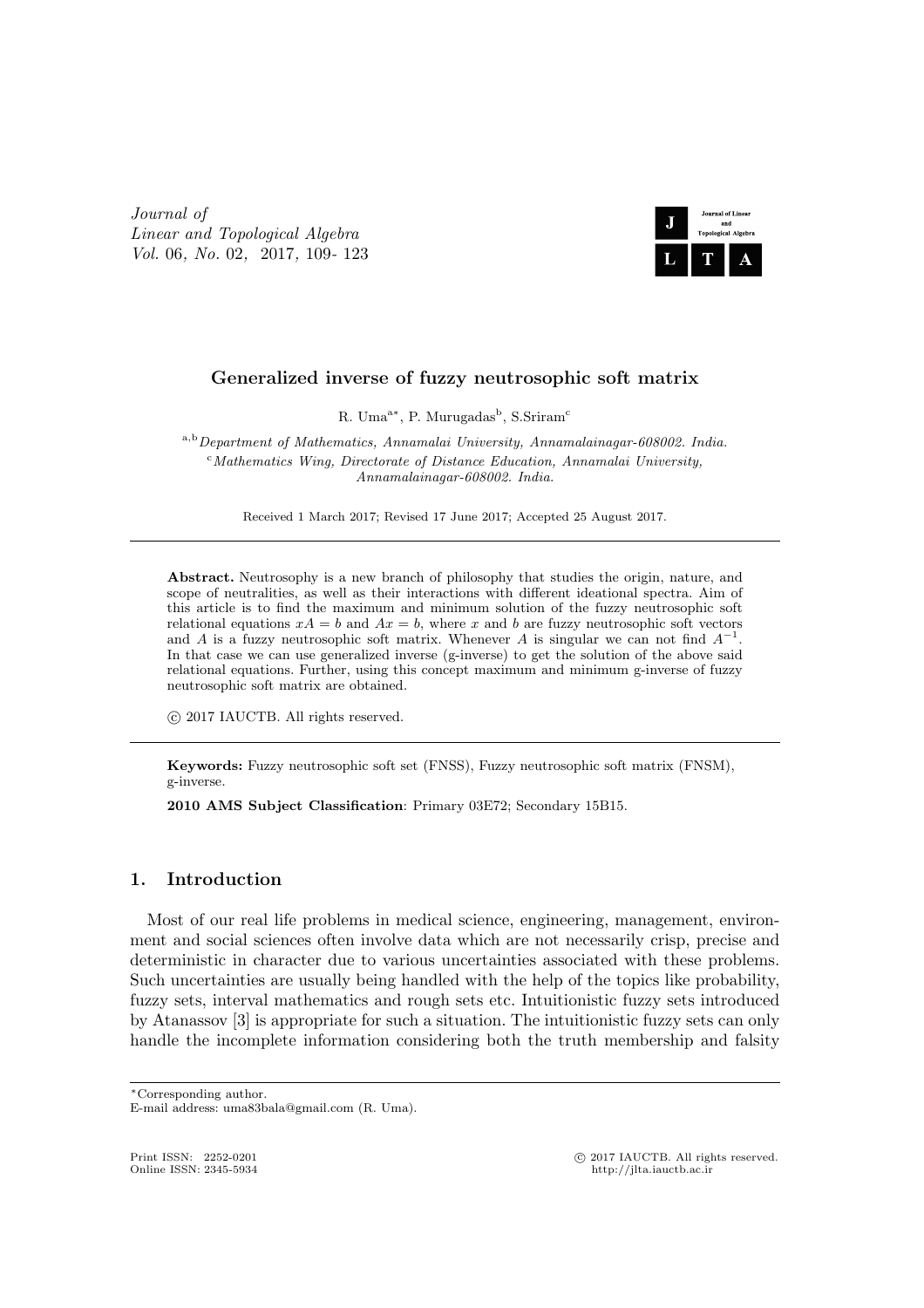membership. It does not handle the indeterminate and inconsistent information which exists in belief system. Florentin Smarandache [5] introduced the concept of neutrosophic set which is a mathematical tool for handling problems involving imprecise, indeterminacy and inconsistent data. The neutrosophic components T,I, F which represents the membership, indeterminancy, and non-membership values respectively, where ]*−*0*,* 1 <sup>+</sup>[ is the non-standard unit interval, and thus one defines the neutrosophic set.

For example the Schrodinger's cat theory says that the quantum state of a photon can basically be in more than one place at the same time, which translated to the neutrosophic set which means an element (quantum state) belongs and does not belong to a set (one place) at the same time; or an element (quantum state) belongs to two different sets(two different places) in the same time. Diletheism is the view that some statements can be both true and false simultaneously. More precisely, it is belief that there can be true statement whose negation is also true. Such statement are called true contradiction, diletheia or nondualism. "All statements are true" is a false statement. The above example of true contradictions that dialetheists accept. Neutrosophic set, like dialetheism, can describe paradoxist elements, Neutrosophic set (paradoxist element)= $(1,1,1)$ , while intuitionistic fuzzy logic can not describe a paradox because the sum of components should be 1 in intuitionistic fuzzy set.

In neutrosophic set there is no restriction on T,I,F other than they are subsets of ] *−*0*,* 1 <sup>+</sup>[, thus

$$
{}^-0\leqslant \inf T+\inf I+\inf F\leqslant \sup T+\sup I+\sup F\leqslant 3^+
$$

Neutrosophic sets and logic are the foundations for many theories which are more general than their classical counterparts in fuzzy, intuitionistic fuzzy, paraconsistent set, dialetheist set, paradoxist set and tautological set.

In 1999, Molodtsov [11] initiated the novel concept of soft set theory which is a completely new approach for modeling vagueness and uncertainty. In [9] Maji et al., initiated the concept of fuzzy soft sets with some properties regarding fuzzy soft union, intersection, complement of fuzzy soft set. Moreover in [10, 13] Maji et al., extended soft sets to intuitionistic fuzzy soft sets and neutrosophic soft sets.

One of the important theory of Mathematics which has a vast application in Science and Engineering is the theory of matrices. Let *A* be a square matrix of full rank. Then, there exists a matrix *X* such that  $AX = XA = I$ . This *X* is called the inverse of *A* and is denoted by  $A^{-1}$ . Suppose A is not a matrix of full rank or it is a rectangular matrix, in such a case inverse does not exists. In recent years needs have been felt in numerous areas of applied Mathematics for some kind of partial inverse of a matrix which is singular or even rectangular, such inverse are called generalized inverse. Solving fuzzy matrix equation of the type  $xA = b$  where

$$
x = (x_{11}, x_{12}, x_{1m}),
$$
  

$$
b = (b_{11}, b_{12}, b_{1n})
$$

and *A* is a fuzzy matrix of order  $m \times n$  is of great interest in various fields. We say  $xA = b$ is computable, if there exists a solution for  $xA = b$  and in this case we write

$$
\max_{j} \min(x_{1j}, a_{jk}) = b_{1k} \quad \forall \ j \in I_m, \ k \in I_n,
$$

where  $I_n$  is an index set,  $i = 1, 2, ..., n$  and  $\Omega_1(A, b)$  represents the set of all solutions of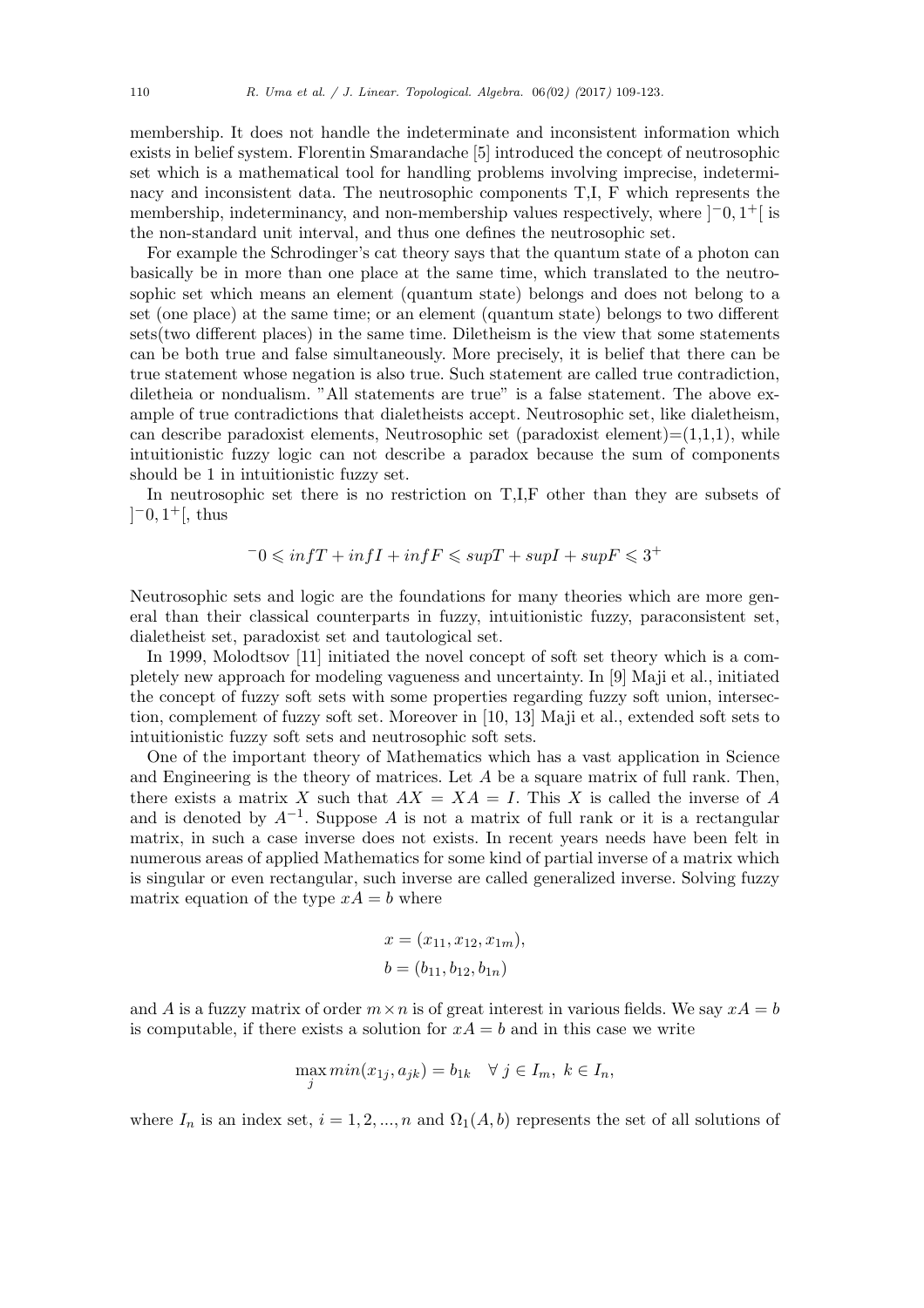$xA = b$ .

The authors extend this concept into fuzzy neutrosophic soft matrix. The fuzzy neutrosophic soft matrix equation is of the form  $xA = b \cdots (1)$  where,

$$
x = \langle x_{11}^T, x_{11}^I, x_{11}^F \rangle \cdots \langle x_{1m}^T, x_{1m}^I, x_{1m}^F \rangle
$$
  

$$
b = \langle b_{11}^T, b_{11}^I, b_{11}^F \rangle \cdots \langle b_{1n}^T, b_{1n}^I, b_{1n}^F \rangle,
$$

and *A* is a fuzzy neutrosophic soft matrix of order  $m \times n$ . The equation  $xA = b$  is computable if there exist a solution for  $xA = b$  and in this case we write

$$
\max_j \min \langle x_{1j}^T, x_{1j}^I, x_{1j}^F \rangle \cdot \langle a_{jk}^T, a_{jk}^I, a_{jk}^F \rangle = \langle b_{1k}^T, b_{1k}^I, b_{1k}^F \rangle \quad \forall \ j \in I_m, \ k \in I_n.
$$

Denote  $\Omega_1(A, b) = \{x | xA = b\}$  represents the set of all solutions of  $xA = b$ . Several authors [4, 8, 14] have studied about the maximum solution  $\hat{x}$  and the minimum solution of  $xA = b$  for fuzzy matrix as well as IFMs (Intuitionistic fuzzy matrix).

Li Jian-Xin [8] and Katarina Cechlarova [7] discussed the solvability of maxmin fuzzy equation  $xA = b$  and  $Ax = b$ . In both the cases the maximum solution is unique and the minimum solution need not be unique. Let  $\Omega_2(A, b)$  be the set of all solutions for  $Ax = b$ . Murugadas [12] introduced a method to find maximum g-inverse as well as minimum g-inverse of fuzzy matrix and intuitionistic fuzzy matrix. Let us restrict our further discussion in this section to fuzzy neutrosophic soft matrix equation of the form  $Ax = b$  with  $x = [\langle x_{i1}^T, x_{i1}^I, x_{i1}^F \rangle \mid i \in I_n], b = [\langle b_{k1}^T, b_{k1}^I, b_{k1}^F \rangle \mid k \in I_m]$  where A is a fuzzy neutrosophic soft matrix of order mn

Irfan Deli [6] introduced the new concept of npn-soft sets theory. Tanushree Mitra Basu and Shyamal Kumar Mondal[17] used neutrosophic soft matrix in group decision making problems. Said Broumi et al., [15] introduced generalized interval neutrosophic soft set.

In this paper the authors extend the idea of finding g-inverse to FNSM. And also finds the maximum and minimum solution of the relational equation  $xA = b$  when *A* is a FNSM. Further this concept has been extended in finding g-inverse of FNSM.

### **2. Preliminaries**

In this section, some relevant basic definitions about fuzzy neutrosophic soft matrices are provided.

**Definition 2.1** [16]A neutrosophic set *A* on the universe of discourse *X* is defined as

$$
A = \{ \langle x, T_A(x), I_A(x), F_A(x) \rangle \mid x \in X \},
$$

where  $T, I, F: X \rightarrow ]-0, 1^+[$  and

$$
-0 \le T_A(x) + I_A(x) + F_A(x) \le 3^+.
$$
 (1)

From philosophical point of view the neutrosophic set takes the value from real standard or non-standard subsets of ]*−*0*,* 1 <sup>+</sup>[ . But in real life application especially in scientific and Engineering problems it is difficult to use neutrosophic set with value from real standard or non-standard subset of ]*−*0*,* 1 <sup>+</sup>[ . Hence we consider the neutrosophic set which takes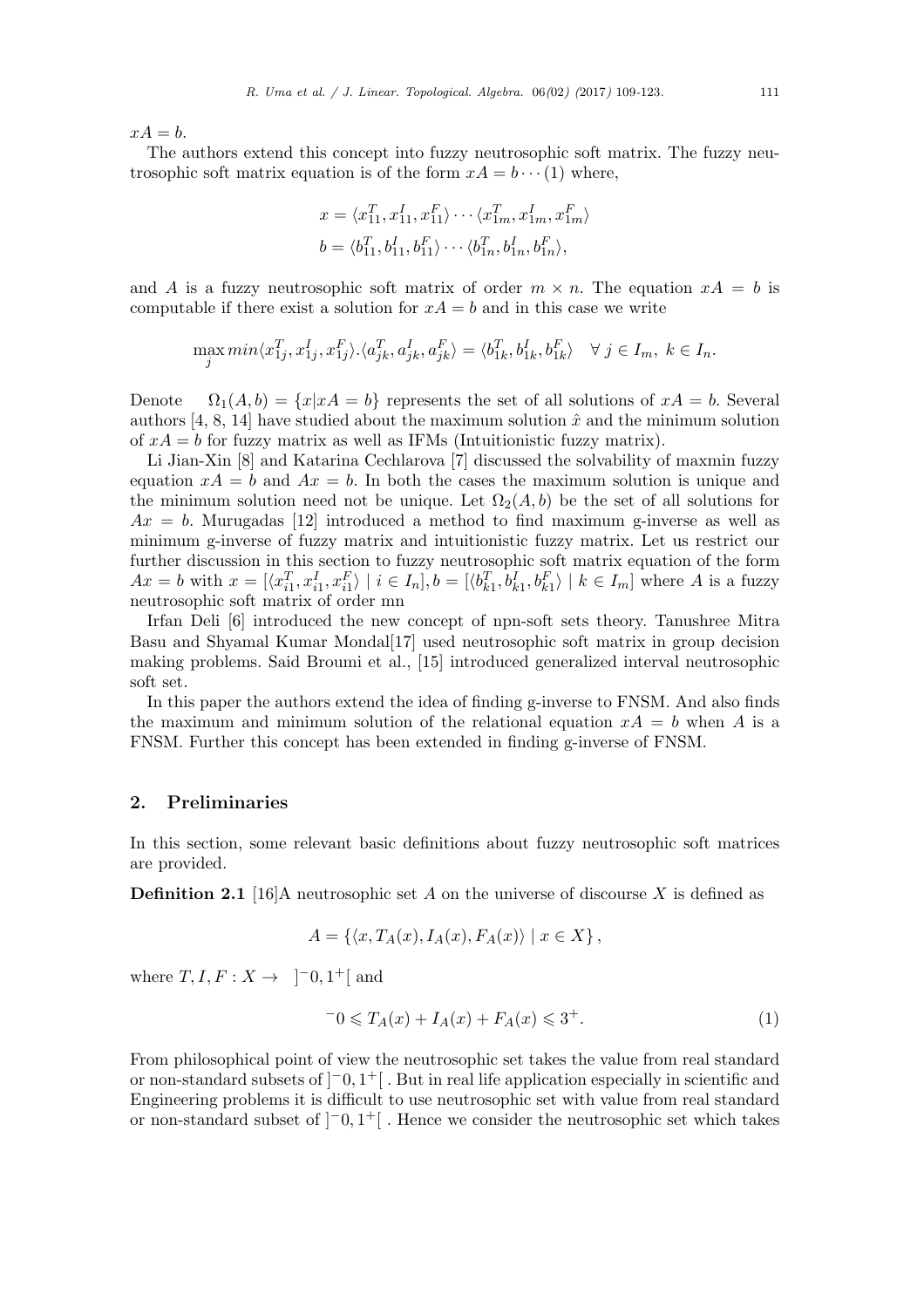the value from the subset of  $[0,1]$ . Therefore we can rewrite the equation  $(1)$  as

$$
0 \leqslant T_A(x) + I_A(x) + F_A(x) \leqslant 3.
$$

In short an element  $\tilde{a}$  in the neutrosophic set  $A$ , can be written as

$$
\tilde{a} = \langle a^T, a^I, a^F \rangle,
$$

where  $a^T$  denotes degree of truth,  $a^I$  denotes degree of indeterminacy,  $a^F$  denotes degree of falsity such that  $0 \leq a^T + a^I + a^F \leq 3$ .

*Example* 2.2 Assume that the universe of discourse  $X = \{x_1, x_2, x_3\}$ , where  $x_1, x_2$ , and  $x_3$  characterize the quality, relaibility, and the price of the objects. It may be further assumed that the values of  $\{x_1, x_2, x_3\}$  are in [0,1] and they are obtained from some investigations of some experts. The experts may impose their opinion in three components viz; the degree of goodness, the degree of indeterminacy and the degree of poorness to explain the characteristics of the objects. Suppose *A* is a Neutrosophic Set (NS) of *X*, such that  $A = \{(x_1, 0.4, 0.5, 0.3), (x_2, 0.7, 0.2, 0.4), (x_3, 0.8, 0.3, 0.4)\}\,$ , where for  $x_1$  the degree of goodness of quality is 0.4 , degree of indeterminacy of quality is 0.5 and degree of falsity of quality is 0.3 etc,.

**Definition 2.3** [11] Let U be an initial universe set and *E* be a set of parameters. Let P(U) denotes the power set of U. Consider a nonempty set  $A, A \subset E$ . A pair (F,A) is called a soft set over U, where F is a mapping given by  $F: A \to P(U)$ .

**Definition 2.4** [1] Let *U* be an initial universe set and *E* be a set of parameters. Consider a non empty set *A, A*  $\subset$  *E*. Let *P*(*U*) denotes the set of all fuzzy neutrosophic sets of *U*. The collection (*F, A*) is termed to be the Fuzzy Neutrosophic Soft Set (FNSS) over *U*, where F is a mapping given by  $F: A \rightarrow P(U)$ . Hereafter we simply consider A as FNSS over *U* instead of (*F, A*)*.*

**Definition 2.5** [2] Let  $U = \{c_1, c_2, ... c_m\}$  be the universal set and *E* be the set of parameters given by  $E = \{e_1, e_2, \dots e_n\}$ . Let  $A \subseteq E$ . A pair  $(F, A)$  be a FNSS over *U*. Then the subset of  $U \times E$  is defined by  $R_A = \{(u, e); e \in A, u \in F_A(e)\}\$  which is called a relation form of  $(F_A, E)$ . The membership function, indeterminacy membership function and non membership function are written by  $T_{R_A}: U \times E \to [0,1],$   $I_{R_A}: U \times E \to [0,1]$ and  $F_{R_A}: U \times E \to [0,1]$  where  $T_{R_A}(u,e) \in [0,1], I_{R_A}(u,e) \in [0,1]$  and  $F_{R_A}(u,e) \in [0,1]$ are the membership value, indeterminacy value and non membership value respectively of  $u \in U$  for each  $e \in E$ . If  $[(T_{ij}, I_{ij}, F_{ij})] = [(T_{ij}(u_i, e_j), I_{ij}(u_i, e_j), F_{ij}(u_i, e_j)]$  we define a matrix

$$
[\langle T_{ij}, I_{ij}, F_{ij} \rangle]_{m \times n} = \begin{bmatrix} \langle T_{11}, I_{11}, F_{11} \rangle & \langle T_{12}, I_{12}, F_{12} \rangle & \cdots & \langle T_{1n}, I_{1n}, F_{1n} \rangle \\ \langle T_{21}, I_{21}, F_{21} \rangle & \langle T_{22}, I_{22}, F_{22} \rangle & \cdots & \langle T_{2n}, I_{2n}, F_{2n} \rangle \\ \vdots & \vdots & \vdots & \vdots \\ \langle T_{m1}, I_{m1}, F_{m1} \rangle & \langle T_{m2}, I_{m2}, F_{m2} \rangle & \cdots & \langle T_{mn}, I_{mn}, F_{mn} \rangle \end{bmatrix}
$$

which is called an  $m \times n$  FNSM of the FNSS  $(F_A, E)$  over *U*.

**Definition 2.6** Let  $U = \{c_1, c_2...c_m\}$  be the universal set and *E* be the set of parameters given by  $E = \{e_1, e_2, \dots e_n\}$ . Let  $A \subseteq E$ . A pair  $(F, A)$  be a fuzzy neutrosophic soft set. Then fuzzy neutrosophic soft set  $(F, A)$  in a matrix form as  $A_{m \times n} = (a_{ij})_{m \times n}$  or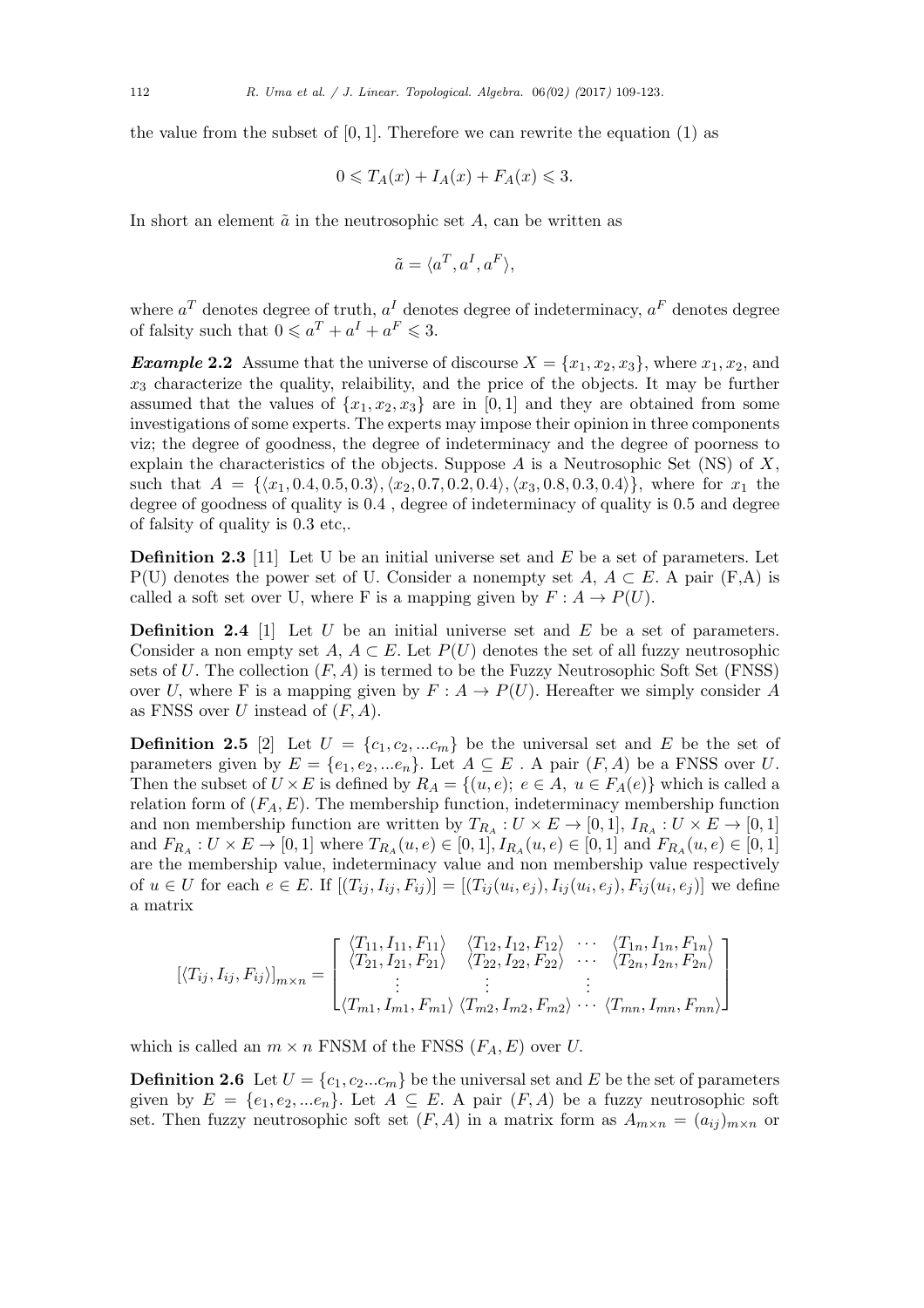$A = (a_{ij}), i = 1, 2, \ldots, m, j = 1, 2, \ldots, m$  where

$$
(a_{ij}) = \begin{cases} (T(c_i, e_j), I(c_i, e_j), F(c_i, e_j)) & \text{if } e_j \in A \\ \langle 0, 0, 1 \rangle & \text{if } e_j \notin A \end{cases}
$$

where  $T_j(c_i)$  represents the membership of  $c_i$ ,  $I_j(c_i)$  represents the indeterminacy of  $c_i$ and  $F_j(c_i)$  represents the non-membership of  $c_i$  in the FNSS  $(F, A)$ . If we replace the identity element  $\langle 0, 0, 1 \rangle$  by  $\langle 0, 1, 1 \rangle$  in the above form we get FNSM of type-II.

### **FNSM of Type-I** [18]

Let  $\mathcal{N}_{mn}$  denotes FNSM of order  $m \times n$  and  $\mathcal{N}_n$  denotes FNSM of order  $n \times n$ .

**Definition 2.7** Let  $A = (\langle a_{ij}^T, a_{ij}^I, a_{ij}^F \rangle), B = (\langle b_{ij}^T, b_{ij}^I, b_{ij}^F \rangle) \in \mathcal{N}_{m \times n}$  the componentwise addition and componentwise multiplication is defined as

$$
A \oplus B = \left( \sup \{a_{ij}^T, b_{ij}^T\}, \sup \{a_{ij}^I, b_{ij}^I\}, \inf \{a_{ij}^F, b_{ij}^F\} \right),
$$
  

$$
A \odot B = \left( \inf \{a_{ij}^T, b_{ij}^T\}, \inf \{a_{ij}^I, b_{ij}^I\}, \sup \{a_{ij}^F, b_{ij}^F\} \right).
$$

**Definition 2.8** Let  $A \in \mathcal{N}_{mn}, B \in \mathcal{N}_{np}$ , the composition of *A* and *B* is defined as

$$
A \circ B = \left( \sum_{k=1}^n (a_{ik}^T \wedge b_{kj}^T), \sum_{k=1}^n (a_{ik}^I \wedge b_{kj}^I), \sum_{k=1}^n (a_{ik}^F \vee b_{kj}^F) \right)
$$

equivalently we can write the same as

$$
A \circ B = \left( \bigvee_{k=1}^{n} (a_{ik}^T \wedge b_{kj}^T), \quad \bigvee_{k=1}^{n} (a_{ik}^I \wedge b_{kj}^I), \quad \bigwedge_{k=1}^{n} (a_{ik}^F \vee b_{kj}^F) \right).
$$

The product  $A \circ B$  is defined if and only if the number of columns of  $A$  is same as the number of rows of *B*. *A* and *B* are said to be conformable for multiplication. We shall use  $AB$  instead of  $A \circ B$ .

## **FNSM of Type-II**[18]

**Definition 2.9** Let  $A = (\langle a_{ij}^T, a_{ij}^I, a_{ij}^F \rangle), B = (\langle b_{ij}^T, b_{ij}^I, b_{ij}^F \rangle) \in \mathcal{N}_{m \times n}$ , the component wise addition and component wise multiplication is defined as

$$
A \oplus B = \Big(\langle \text{ sup}\{a_{ij}^T, b_{ij}^T\}, \text{ inf}\{a_{ij}^I, b_{ij}^I\}, \text{ inf}\{a_{ij}^F, b_{ij}^F\}\rangle\Big),
$$
  

$$
A \odot B = \Big(\langle \text{ inf}\{a_{ij}^T, b_{ij}^T\}, \text{ sup}\{a_{ij}^I, b_{ij}^I\}, \text{ sup}\{a_{ij}^F, b_{ij}^F\}\rangle\Big).
$$

Analogous to FNSM of type-I, we can define FNSM of type -II in the following way

### **Definition 2.10** Let

$$
A = (\langle a_{ij}^T, a_{ij}^I, a_{ij}^F \rangle) = (a_{ij}) \in \mathcal{N}_{m \times n} \quad \text{and} \quad B = (\langle b_{ij}^T, b_{ij}^I, b_{ij}^F \rangle) = (b_{ij}) \in \mathcal{F}_{n \times p},
$$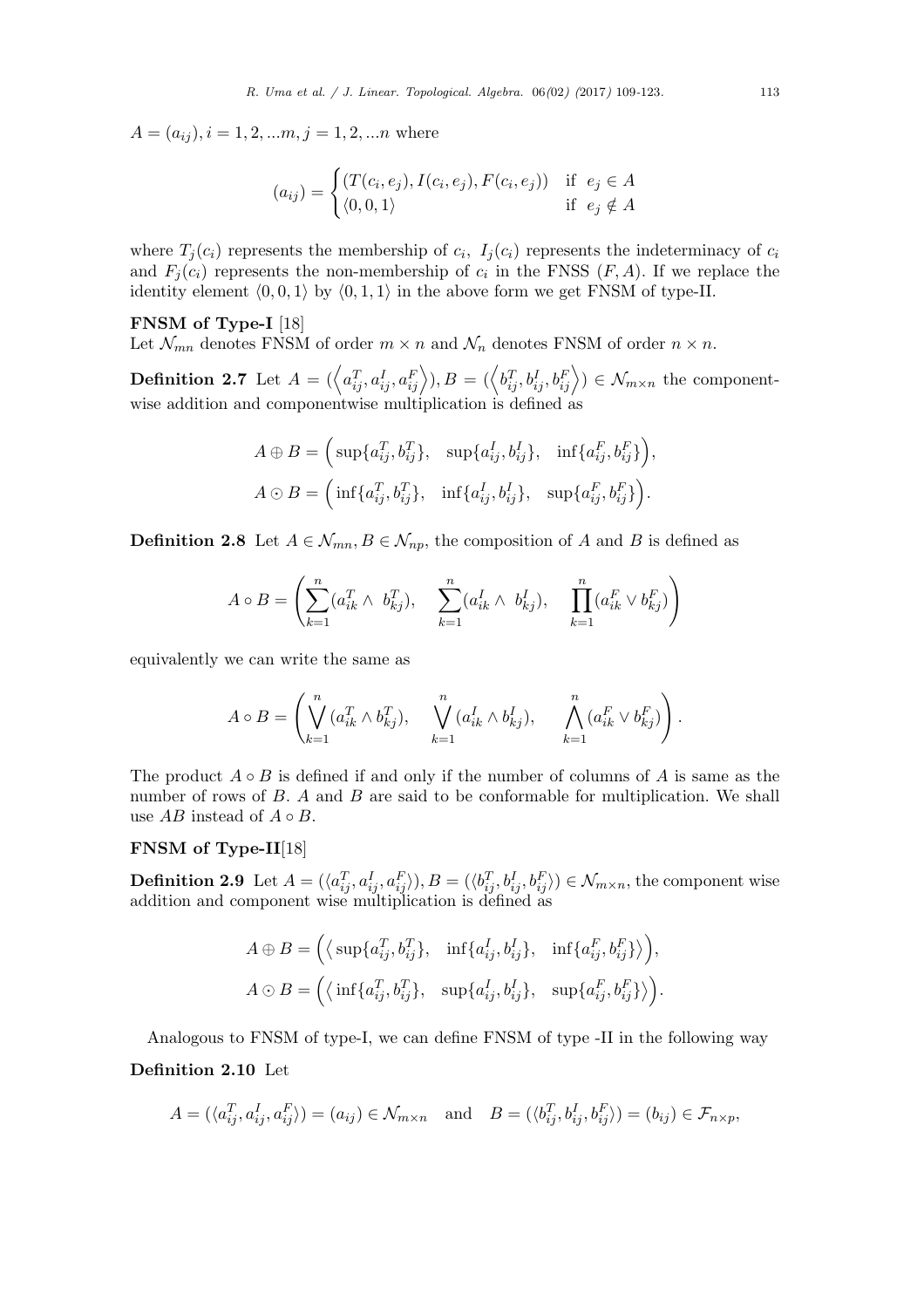the product of *A* and *B* is defined as

$$
A * B = \left(\sum_{k=1}^{n} \langle a_{ik}^T \wedge b_{kj}^T \rangle, \quad \prod_{k=1}^{n} \langle a_{ik}^I \vee b_{kj}^I \rangle, \quad \prod_{k=1}^{n} \langle a_{ik}^F \vee b_{kj}^F \rangle\right)
$$

equivalently we can write the same as

$$
A * B = \left( \bigvee_{k=1}^{n} \left\langle a_{ik}^T \wedge b_{kj}^T \right\rangle, \bigwedge_{k=1}^{n} \left\langle a_{ik}^I \vee b_{kj}^I \right\rangle, \bigwedge_{k=1}^{n} \left\langle a_{ik}^F \vee b_{kj}^F \right\rangle \right).
$$

the product *A ∗ B* is defined if and only if the number of columns of *A* is same as the number of rows of *B*. *A* and *B* are said to be conformable for multiplication.

### **3. Main results**

**Definition 3.1**  $A \in N_{m \times n}$  is said to be regular if there exists  $X \in N_{n \times m}$  such that  $AXA = A$ .

**Definition 3.2** If *A* and *X* are two FNSM of order  $m \times n$  satisfies the relation  $AXA = A$ , then *X* is called a generalized inverse (g-inverse) of *A* which is denoted by  $A^-$ . The ginverse of an FNSM is not necessarily unique. We denote the set of all g-inverse by *A{*1*}.*

**Definition 3.3** Any element  $\hat{x} \in \Omega_1(A, b)$  is called a maximal solution if

$$
\forall x \in \Omega_1(A, b), \ x \geq \hat{x} \Rightarrow x = \hat{x}.
$$

That is elements  $x, \hat{x}$  are component wise equal.

**Definition 3.4** Any element  $\check{x} \in \Omega_1(A, b)$  is called a minimal solution if

$$
\forall x \in \Omega_1(A, b), \ x \leq x \Rightarrow x = \check{x}.
$$

That is elements  $x, \check{x}$  are component wise equal.

**Lemma 3.5** Let  $xA = b$  be as defined in equation (1). If

$$
\langle \max_j a_{jk}^T, \max_j a_{jk}^I, \min_j a_{jk}^F\rangle < \langle b_{1k}^T, b_{1k}^I, b_{1k}^F\rangle,
$$

for some  $k \in I_n$ , then  $\Omega_1(A, b) = \phi$ .

**Proof.** If  $\langle \max_j a_{jk}^T, \max_j a_{jk}^I, \min_j a_{jk}^F \rangle < \langle b_{1k}^T, b_{1k}^I, b_{1k}^F \rangle$  for some k, then

$$
\begin{aligned} \min\{\langle x_{1j}^T,x_{1j}^I,x_{1j}^F\rangle,\langle a_{jk}^T,a_{jk}^I,a_{jk}^F\rangle\}\leqslant&\langle a_{jk}^T,a_{jk}^I,a_{jk}^F\rangle\\ &\leqslant \langle \max_j a_{jk}^T,\max_j a_{jk}^I,\min_j a_{jk}^F\rangle\\ &<\langle b_{1k}^T,b_{1k}^I,b_{1k}^F\rangle. \end{aligned}
$$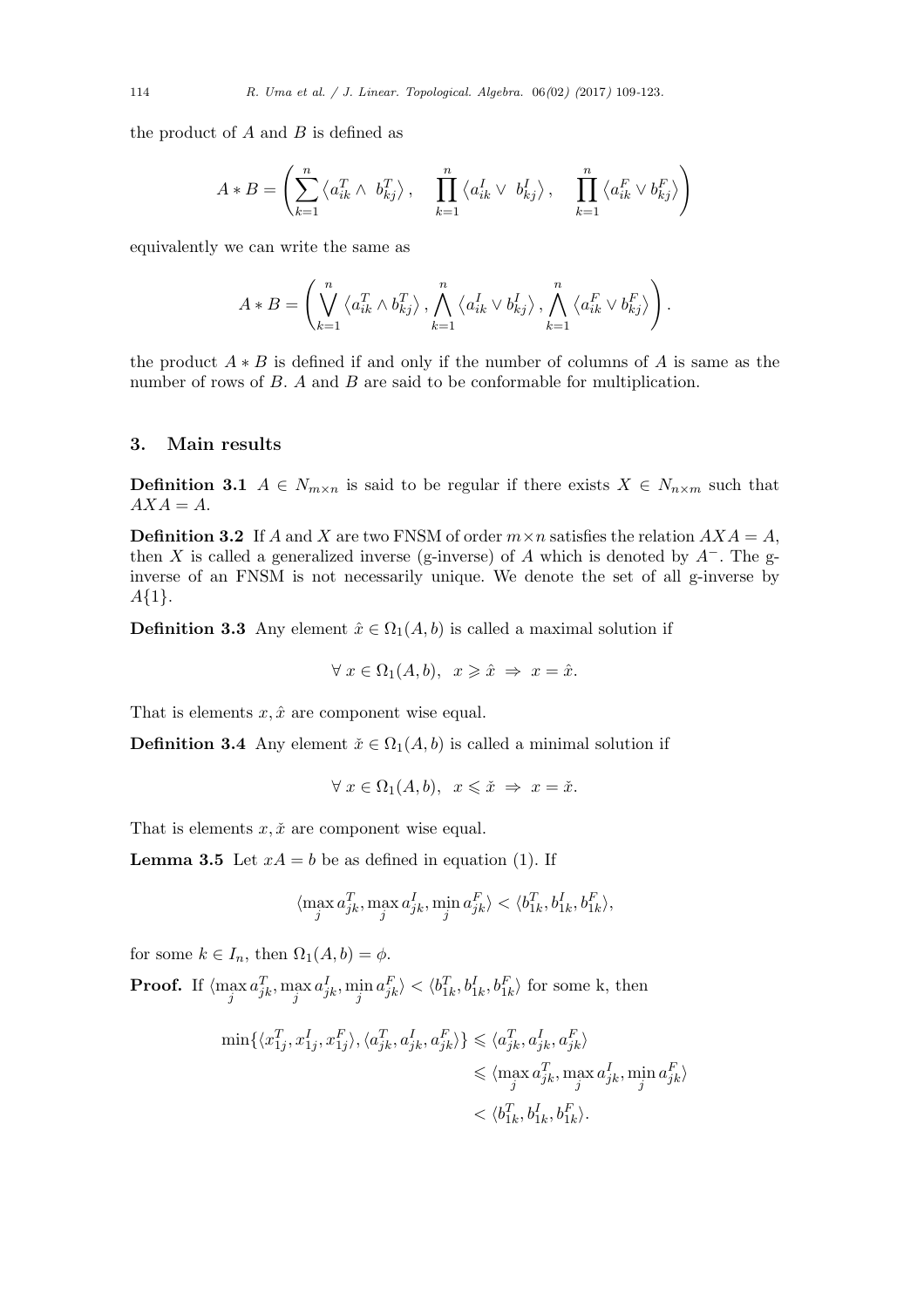Hence

$$
\max_{j} \min \left\{ \langle x_{1j}^T, x_{1j}^I, x_{1j}^F \rangle, \langle a_{jk}^T, a_{jk}^I, a_{jk}^F \rangle \right\} < \langle b_{1k}^T, b_{1k}^I, b_{1k}^F \rangle.
$$

Therefore, no values of *x* satisfy the equation  $xA = b$ . Hence  $\Omega(A, b) = \phi$ . **Theorem 3.6** For the equation  $xA = b$ ,  $\Omega_1(A, b) \neq \varphi$  if and only if

$$
\hat{x} = [\langle \hat{x}_{1j}^T, \hat{x}_{1j}^I, \hat{x}_{1j}^F \rangle | j \in I_m]
$$

defined as

$$
\langle \hat{x}_{1j}^T, \hat{x}_{1j}^I, \hat{x}_{1j}^F\rangle = \langle \min \sigma(a_{jk}^T, b_{1k}^T), \min \sigma^{'}(a_{jk}^I, b_{1k}^I), \max \sigma^{''}(a_{jk}^F, b_{1k}^F)\rangle,
$$

where

$$
\sigma(a_{jk}^T, b_{1k}^T) = \begin{cases} b_{1k}^T & \text{if} \quad a_{jk}^T > b_{1k}^T \\ 1 & \text{otherwise} \end{cases}
$$

$$
\sigma'(a_{jk}^I, b_{jk}^I) = \begin{cases} b_{1k}^I & \text{if} \quad a_{jk}^I > b_{1k}^I \\ 1 & \text{otherwise} \end{cases}
$$

$$
\sigma''(a_{jk}^F, b_{1k}^F) = \begin{cases} b_{1k}^F & \text{if} \quad a_{jk}^F < b_{1k}^F \\ 0 & \text{otherwise} \end{cases}
$$

is the maximum solution of  $xA = b$ .

**Proof.** If  $\Omega_1(A, b) \neq \emptyset$ , then  $\hat{x}$  is a solution of  $xA = b$ . For if  $\hat{x}$  is not a solution, then  $\hat{x}A \neq b$  and therefore

$$
\max_{j} \min \langle \hat{x}_{1j}^T, \hat{x}_{1j}^I, \hat{x}_{1j}^F \rangle \langle a_{jk}^T, a_{jk}^I, a_{jk}^F \rangle \neq \langle b_{1k_0}^T, b_{1k_0}^I, b_{1k_0}^F \rangle
$$

for at least one  $k_0 \in I_n$ . By the Definition of  $\langle \hat{x}_{1j}^T, \hat{x}_{1j}^I, \hat{x}_{1j}^F \rangle$ ,

$$
\langle \hat{x}_{1j}^T, \hat{x}_{1j}^I, \hat{x}_{1j}^F \rangle \leqslant \langle b_{1k}^T, b_{1k}^I, b_{1k}^F \rangle
$$

for each k and so  $\langle \hat{x}_{1j}^T, \hat{x}_{1j}^I, \hat{x}_{1j}^F \rangle \leq \langle b_{1k_0}^T, b_{1k_0}^I, b_{1k_0}^F \rangle$ . Therefore,

$$
\begin{aligned} &\langle \hat{x}_{1j}^T, \hat{x}_{1j}^I, \hat{x}_{1j}^F\rangle \langle a_{jk}^T, a_{jk}^I, a_{jk}^F\rangle < \langle b_{1k_0}^T, b_{1k_0}^I, b_{1k_0}^F\rangle\\ &\langle \max_j a_{jk}^T, \max_j a_{jk}^I, \min_j a_{jk}^F\rangle < \langle b_{1k_0}^T, b_{1k_0}^I, b_{1k_0}^F\rangle, \end{aligned}
$$

for some  $k_0$  by our assumption. Hence by Lemma 3.5  $\Omega_1(A, b) = \phi$ , which is a contradiction. Hence  $\hat{x}$  is a solution. Let us prove that  $\hat{x}$  is the maximum one. If possible let us assume that  $\hat{y}$  is another solution such that  $\hat{y} \geq \hat{x}$  that is

$$
\langle y_{1j_0}^T, y_{1j_0}^I, y_{1j_0}^F\rangle > \langle \hat{x}_{1j_0}^T, \hat{x}_{1j_0}^I, \hat{x}_{1j_0}^F\rangle
$$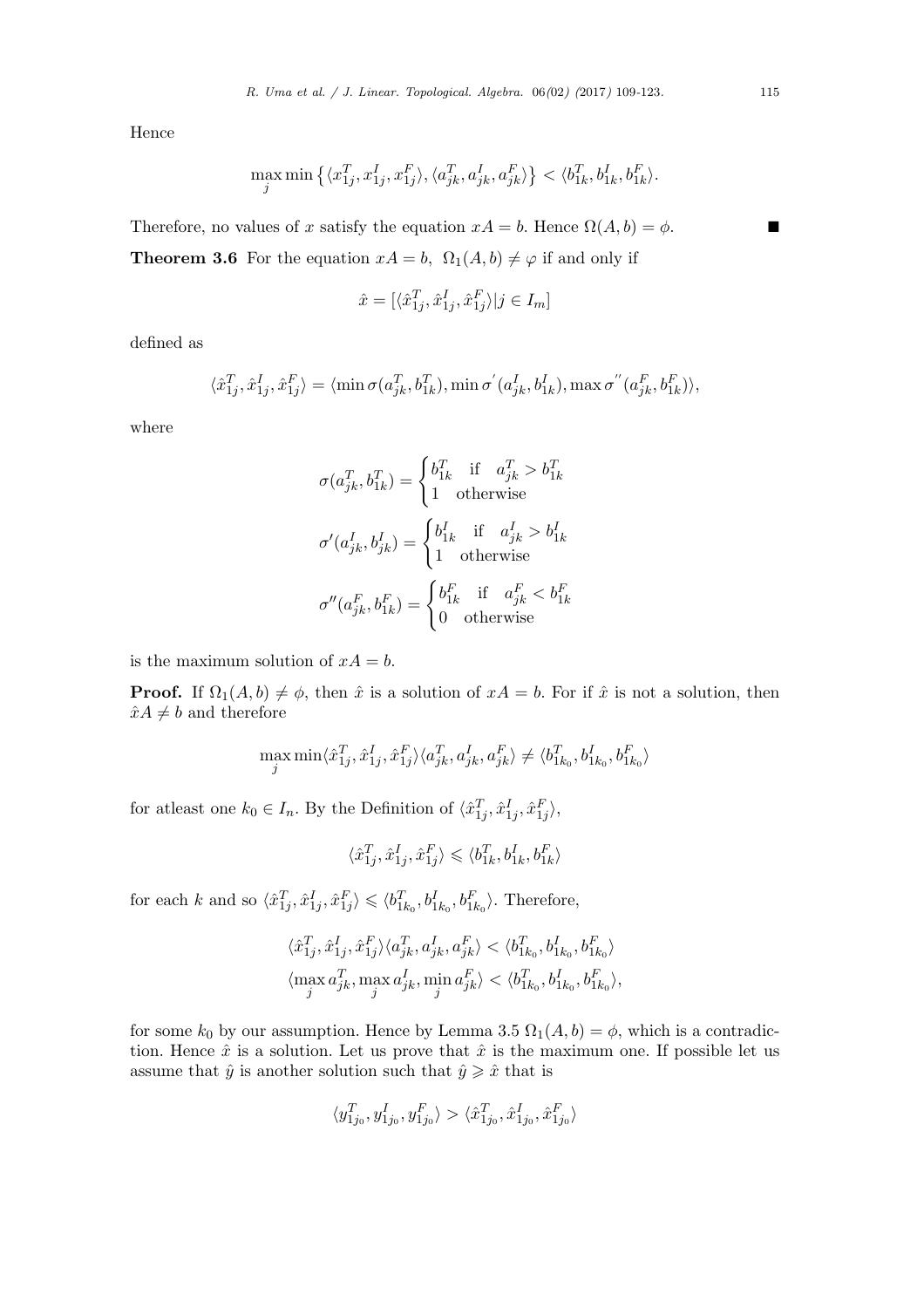for at least one *j*<sup>0</sup>. Therefore, by the definition of  $\langle \hat{x}_{1j_0}^T, \hat{x}_{1j_0}^I, \hat{x}_{1j_0}^F \rangle$ ,

$$
\langle y_{1j_0}^T, y_{1j_0}^I, y_{1j_0}^F\rangle > \langle \min \sigma(a_{j_0k}^T, b_{1k}^T), \min \sigma^{'}(a_{j_0k}^I, b_{1k}^I), \max \sigma^{''}(a_{j_0k}^F, b_{1k}^F)\rangle.
$$

Since  $\Omega(A, b) \neq \phi$ , by the Lemma 3.5  $\langle \max_j a_{jk}^T, \max_j a_{jk}^I, \min_j a_{jk}^F \rangle \geq \langle b_{1k_0}^T, b_{1k_0}^I, b_{1k_0}^F \rangle$  for each *k*0*.* Hence

$$
\langle b_{1k_{0}}^{T},b_{1k_{0}}^{I},b_{1k_{0}}^{F}\rangle\neq\langle\max_{j}\min(y_{j}^{T},a_{jk_{0}}^{T}),\max_{j}\min(y_{j}^{I},a_{jk_{0}}^{I}),\min_{j}\max(y_{j}^{F},a_{jk_{0}}^{F})\rangle
$$

which is a contradiction to our assumption that  $y \in \Omega_1(A, b)$ . Therefore  $\hat{x}$  is the maximum solution. The converse part is trivial. If the relational equation is the form  $Ax = b \cdots (2)$ where *A* is an fuzzy neutrosophic soft matrix of order  $m \times n$ ,

$$
\begin{split} &x = (\langle x_{11}^T, x_{11}^I, x_{11}^F \rangle, ..., \langle x_{1n}^T, x_{1n}^I, x_{1n}^F \rangle)^T, \\ &b = (\langle b_{11}^T, b_{11}^I, b_{11}^F \rangle, ..., \langle b_{1m}^T, b_{1m}^I, b_{1m}^F \rangle)^T \end{split}
$$

we can prove the following Lemma and Theorem in similar fashion. Let  $\Omega_2(A, b)$  be the set all solution of the relational equation  $Ax = b$ .

**Definition 3.7** Any element  $\hat{x} \in \Omega_2(A, b)$  is called a maximal solution if

$$
\forall x \in \Omega_2(A, b), \ x \geq \hat{x} \Rightarrow x = \hat{x}.
$$

That is elements  $x, \hat{x}$  are component wise equal.

**Definition 3.8** Any element  $\check{x} \in \Omega_2(A, b)$  is called a minimal solution if

$$
\forall x \in \Omega_2(A, b), \quad x \leq \check{x} \Rightarrow x = \check{x}.
$$

That is elements  $x, \tilde{x}$  are component wise equal.

**Lemma 3.9** Let  $Ax = b$  as defined in (2). If

$$
\langle \max_i a_{ki}^T, \max_i a_{ki}^I, \min_i a_{ki}^F \rangle < \langle b_{k1}^T, b_{k1}^I, b_{k1}^F \rangle,
$$

for some  $k \in I_m$ , then  $\Omega_2(A, b) = \phi$ .

**Theorem 3.10** For the equation  $Ax = b$ ,  $\Omega_2(A, b) \neq \phi$  if only if

$$
\hat{x} = [\langle \hat{x}_{j1}^T, \hat{x}_{j1}^I, \hat{x}_{j1}^F \rangle | j \in I_n]
$$

defined as

$$
\langle \hat{x}_{j1}^T, \hat{x}_{j1}^I, \hat{x}_{j1}^F\rangle = \langle \min \sigma(a_{ki}^T, b_{k1}^T), \min \sigma'(a_{ki}^I, b_{k1}^I), \max \sigma''(a_{ki}^F, b_{k1}^F)\rangle,
$$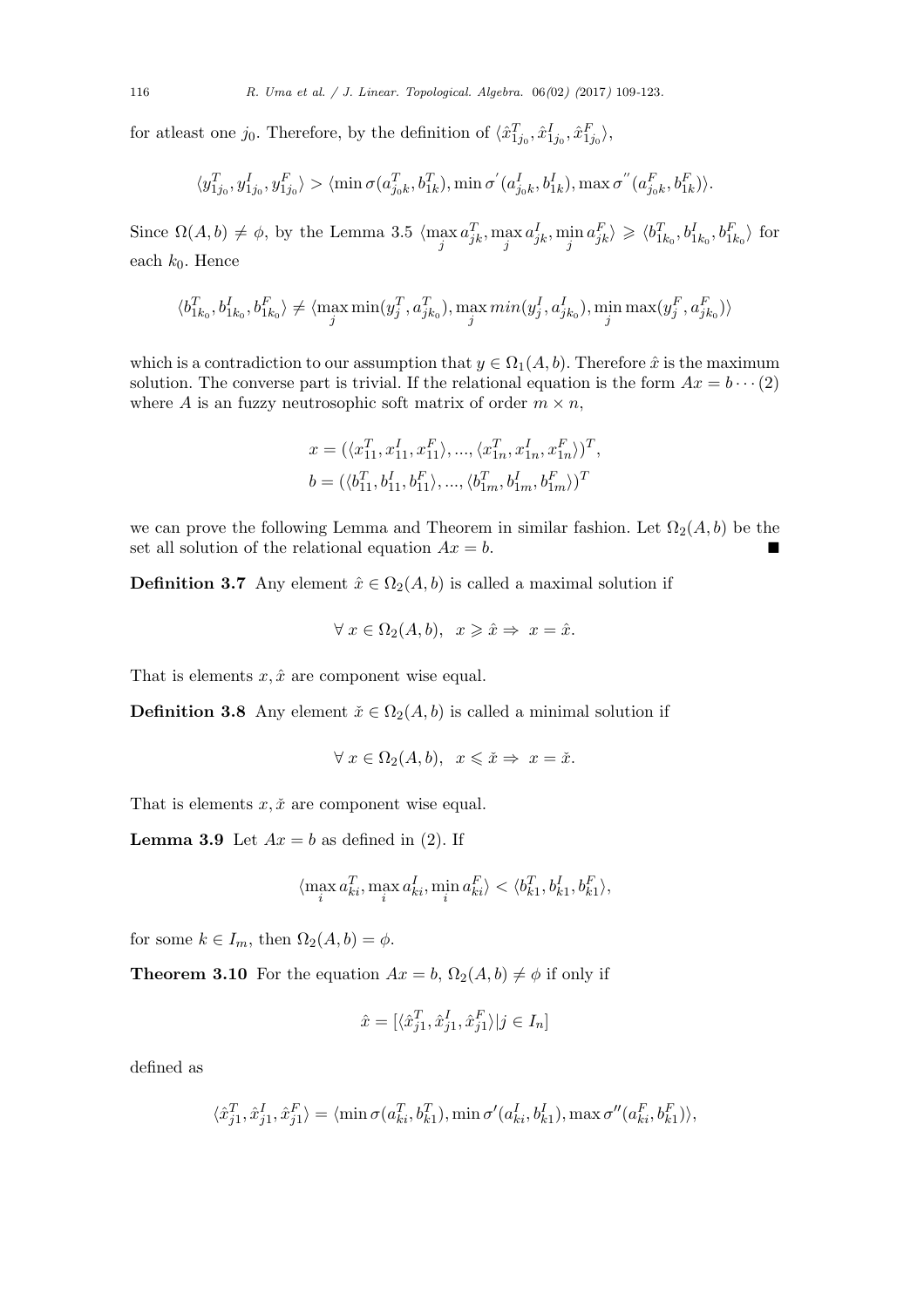where

$$
\sigma(a_{ki}^T, b_{k1}^T) = \begin{cases} b_{k1}^T & \text{if } a_{ki}^T > b_{k1}^T \\ 1 & \text{otherwise} \end{cases}
$$

$$
\sigma'(a_{ki}^I, b_{k1}^I) = \begin{cases} b_{k1}^I & \text{if } a_{ki}^I > b_{k1}^I \\ 1 & \text{otherwise} \end{cases}
$$

$$
\sigma''(a_{ki}^F, b_{k1}^F) = \begin{cases} b_{1k}^F & \text{if } a_{ki}^F < b_{k1}^F \\ 0 & \text{otherwise} \end{cases}
$$

is the maximum solution of  $Ax = b$ .

*Example* **3.11** Let

$$
A = \begin{bmatrix} \langle 0.5 \ 0.6 \ 0.2 \rangle & \langle 0.7, 0.5, 0.1 \rangle \\ \langle 0.2 \ 0.3 \ 0.5 \rangle & \langle 0.6, 0.4, 0 \rangle \end{bmatrix} \text{ and } b = [\langle 0.2, 0.3, 0.5 \rangle \quad \langle 0.5, 0.3, 0.1 \rangle].
$$

Then we can find  $\hat{x} = [\langle \hat{x}_{11}^T, \hat{x}_{11}^I, \hat{x}_{11}^F \rangle, \langle \hat{x}_{12}^T, \hat{x}_{12}^I, \hat{x}_{12}^F \rangle]$  in  $xA = b$ 

$$
\langle \hat{x}_{11}^T, \hat{x}_{11}^I, \hat{x}_{11}^F \rangle = \langle \min_k \sigma(a_{1k}^T, b_{1k}^T), \min_k \sigma'(a_{1k}^I, b_{1k}^I), \max_k \sigma''(a_{1k}^F, b_{1k}^F) \rangle
$$
  
\n
$$
= \langle \min_k(0.2, 0.5), \min_k(0.3, 0.3), \max_k(0.5, 0) \rangle
$$
  
\n
$$
= \langle 0.2, 0.3, 0.5 \rangle
$$
  
\n
$$
\langle \hat{x}_{12}^T, \hat{x}_{12}^I, \hat{x}_{12}^F \rangle = \langle \min_k \sigma(a_{2k}^T, b_{1k}^T), \min_k \sigma'(a_{2k}^I, b_{1k}^I), \max_k \sigma''(a_{2k}^F, b_{1k}^F) \rangle
$$
  
\n
$$
= \langle \min_k(1, 0.5), \min_k(1, 0.3), \max_k(0, 0.1) \rangle
$$
  
\n
$$
= \langle 0.5, 0.3, 0.1 \rangle
$$

Then clearly

$$
(\langle 0.2, 0.3, 0.5 \rangle \langle 0.5, 0.3, 0.1 \rangle) \begin{bmatrix} \langle 0.5 \ 0.6 \ 0.2 \rangle \langle 0.7, 0.5, 0.1 \rangle \\ \langle 0.2 \ 0.3 \ 0.5 \rangle \langle 0.6, 0.4, 0 \rangle \end{bmatrix} = (\langle 0.2, 0.3, 0.5 \rangle \langle 0.5, 0.3, 0.1 \rangle)
$$

To get the minimal solution of  $xA = b$  we follow the procedure as followed for fuzzy neutrosophic soft matrix equation.

**Step 1** Determine the sets

$$
J_k(\hat{x}) = \left\{ j \in I_m \mid \min(\langle \hat{x}_{1j}^T, \hat{x}_{1j}^I, \hat{x}_{1j}^F \rangle, \langle a_{jk}^T, a_{jk}^I, a_{jk}^F \rangle) = b_{1k}^T \right\},\
$$

for all  $k \in I_n$ . Construct their cartesian product  $J(\hat{x}) = J_1(\hat{x}) \times J_2(\hat{x}) \times ... \times J_n(\hat{x})$ .

**Step 2** Denote the elements of  $J(\hat{x})$ , by  $\beta = [\beta_k/k \in I_n]$ . For each  $\beta \in J(\hat{x})$  and each  $j \in I_m$ , determine the set

$$
k(\beta, j) = \Big\{ k \in I_m \mid \beta_k = j \Big\}.
$$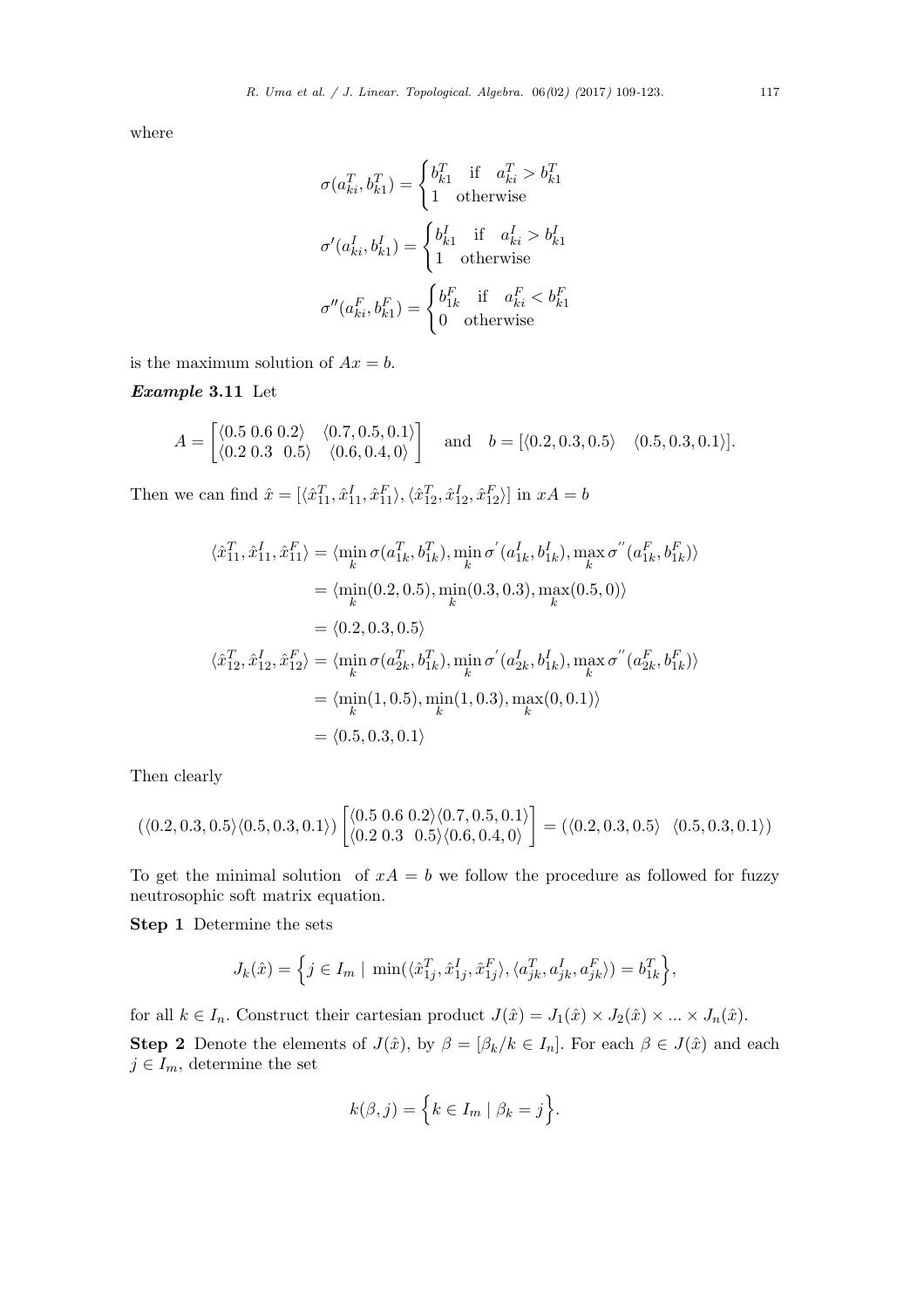**Step 3** For each  $\beta \in J(\hat{x})$  generate the n-tuple

$$
g(\beta) = \Big\{ g_j(\beta) \mid j \in I_m \Big\},\
$$

where

$$
g_j(\beta) = \begin{cases} \max_{k(\beta,j)} \langle b_{1k}^T, b_{1k}^I, b_{1k}^F \rangle & k(\beta, j) \neq 0\\ \langle 0, 0, 1 \rangle & \text{otherwise} \end{cases}
$$

**Step 4** From all the n-tuples  $g(\beta)$  generated in step.3, select only the minimal one by pairwise comparison. The resulting set of n-tuples is the minimal solution of the reduced form of equation  $xA = b$ .

*Example* **3.12** Let us find the minimal solution to the linear equation given in Example 3.11 using the maximal solution  $\hat{x}$ **Step 1** To determine  $J_k(\hat{x})$  for  $k = 1, 2$ .

$$
J_1(\hat{x}) = \{j = 1, 2 | \min(\langle x_{1j}^T, x_{1j}^I, x_{1j}^F \rangle, \langle a_{jk}^T, a_{jk}^I, a_{jk}^F \rangle) = \langle b_{1k}^T, b_{1k}^I, b_{1k}^F \rangle\}
$$
  
\n
$$
= \{\min\{\langle 0.2, 0.3, 0.5 \rangle \langle 0.5, 0.6, 0.2 \rangle\}, \min\{\langle 0.5, 0.3, 0.1 \rangle \langle 0.2, 0.3, 0.5 \rangle\}\}
$$
  
\n
$$
= \langle 0.2, 0.3, 0.5 \rangle = \{1, 2\}
$$
  
\n
$$
J_2(\hat{x}) = \{\min\{\langle 0.2, 0.3, 0.5 \rangle \langle 0.7, 0.5, 0.1 \rangle\}, \min\{\langle 0.5, 0.3, 0.1 \rangle \langle 0.6, 0.4, 0 \rangle\}\}
$$
  
\n
$$
= \langle 0.5, 0.3, 0.1 \rangle
$$
  
\n
$$
= \{2\}
$$

Therefore

$$
J_k(\hat{x}) = J_1(\hat{x}) \times J_2(\hat{x}) = \{1, 2\} \times \{2\} = \{(1, 2, (2, 2))\} = \beta
$$

**Step 2** To determine the sets  $K(\beta, j)$  for each  $\beta = J_k(\hat{x})$  and for each  $j = 1, 2$ . For  $\beta = (1, 2)$ 

$$
K(\beta, 1) = \{k = 1, 2|\beta_k = 1\} = \{1\}
$$
  

$$
K(\beta, 2) = \{k = 1, 2|\beta_k = 2\} = \{2\}
$$

For  $\beta = (2, 2)$ 

$$
K(\beta, 1) = \{k = 1, 2|\beta_k = 1\} = \{\varphi\}
$$
  

$$
K(\beta, 2) = \{k = 1, 2|\beta_k = 2\} = \{1, 2\}
$$

Thus the sets  $K(\beta, j)$  for each  $\beta \in J(\hat{x})$  and  $j = 1, 2$  are listed in the following table.

| $K^{\mathsf{J}}$ |    |
|------------------|----|
|                  | ٠. |
|                  |    |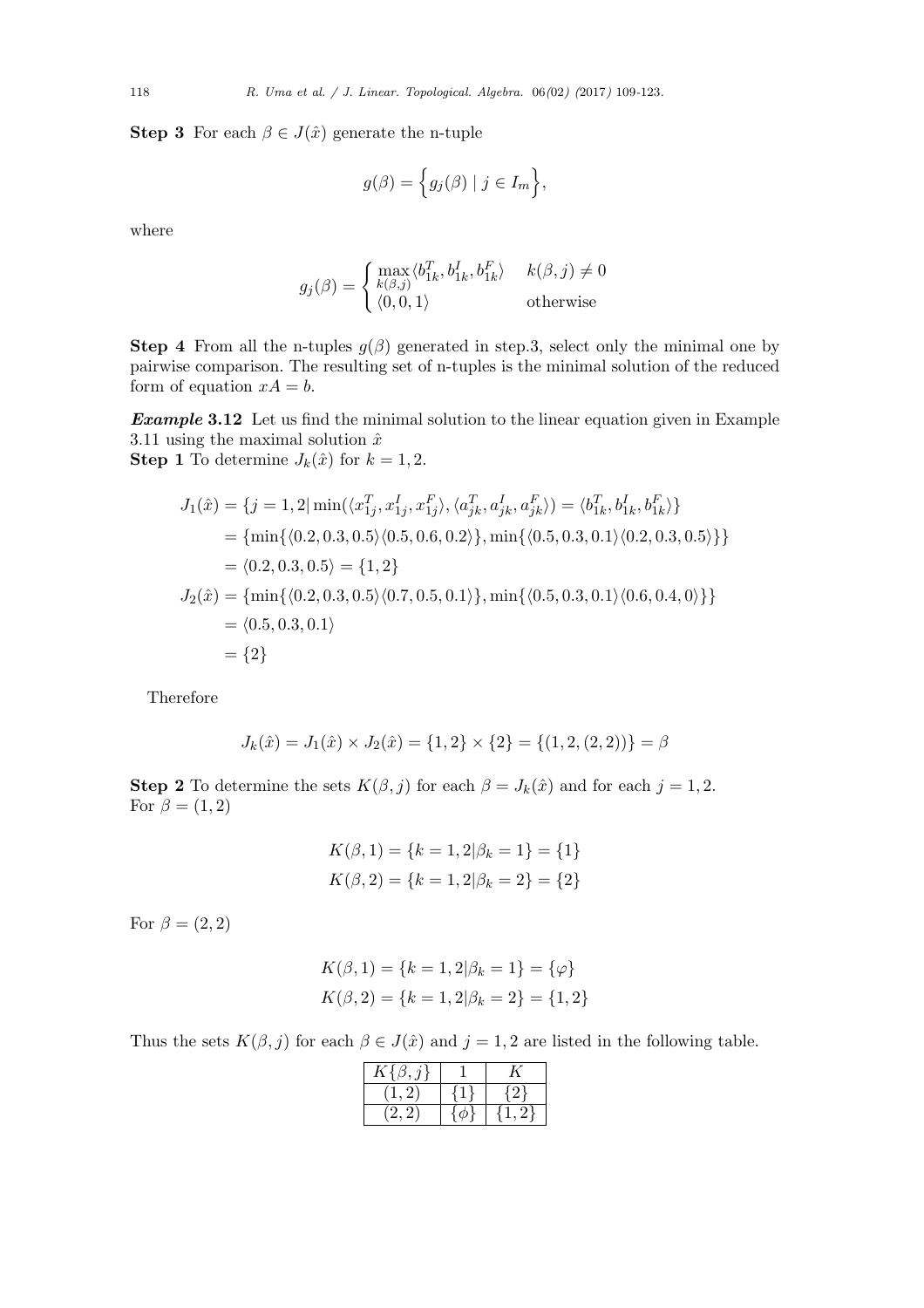**Step 3** For each  $\beta \in J(\hat{x})$  we generate the tuples  $g(\beta)$ For  $\beta = (1, 2)$ 

$$
g_1(\beta) = \begin{cases} \max_{k \in k(\beta,1)} \langle 0.2, 0.3, 0.5 \rangle & k(\beta,1) \neq \phi \\ \langle 0, 0, 1 \rangle & \text{otherwise} \end{cases} = \langle 0.2, 0.3, 0.5 \rangle
$$
  

$$
g_2(\beta) = \langle 0.5, 0.3, 0.1 \rangle.
$$

For  $\beta = (2, 2)$ 

$$
g_1(\beta) = \langle 0, 0, 1 \rangle
$$
  

$$
g_2(\beta) = \langle 0.5, 0.3, 0.1 \rangle.
$$

Therefore we can get the following table for *β*

|       | $q(\beta)$                                           |
|-------|------------------------------------------------------|
| (1,2) | (0.2, 0.3, 0.5), (0.5, 0.3, 0.1)                     |
| (2,2) | $\langle 0,0,1 \rangle, \langle 0.5,0.3,0.1 \rangle$ |

Out of which  $($  $\langle 0, 0, 1 \rangle$ ,  $\langle 0.5, 0.3, 0.1 \rangle$  is the minimal one. And also it satisfy  $xA = b$  that is  $\hat{x} = (\langle 0, 0, 1 \rangle, \langle 0.5, 0.3, 0.1 \rangle)$ . Using the same method we have followed, one can find the g-inverse of a fuzzy neutrosophic soft matrix if it exits.

*Example* **3.13** Let *A* =  $\langle 1, 1, 0 \rangle$   $\langle 1, 1, 0 \rangle$ *⟨*1*,* 1*,* 0*⟩ ⟨*0*,* 0*,* 1*⟩* ] *.* To find the g-inverse, put *AXA* = *A* and  $AX = B$  so that  $BA = A$ , where

$$
X = \begin{bmatrix} \langle x_{11}^T, x_{11}^I, x_{11}^F \rangle & \langle x_{12}^T, x_{12}^I, x_{12}^F \rangle \\ \langle x_{21}^T, x_{21}^I, x_{21}^F \rangle & \langle x_{22}^T, x_{22}^I, x_{22}^F \rangle \end{bmatrix} \text{ and } B = \begin{bmatrix} \langle b_{11}^T, b_{11}^I, b_{11}^F \rangle & \langle b_{12}^T, b_{12}^I, b_{12}^F \rangle \\ \langle b_{21}^T, b_{21}^I, b_{21}^F \rangle & \langle b_{22}^T, b_{22}^I, b_{22}^F \rangle \end{bmatrix}.
$$

To find *B* and *X*:

$$
\begin{aligned}\n\left(\langle b_{11}^T, b_{11}^I, b_{11}^F \rangle, \langle b_{12}^T, b_{12}^I, b_{12}^F \rangle \right) \begin{bmatrix} \langle 1, 1, 0 \rangle & \langle 1, 1, 0 \rangle \\ \langle 1, 1, 0 \rangle & \langle 0, 0, 1 \rangle \end{bmatrix} &= \left( \langle 1, 1, 0 \rangle, \langle 1, 1, 0 \rangle \right) \\
\langle b_{11}^T, b_{11}^I, b_{11}^F \rangle &= \langle \min_k \sigma(a_{1k}, b_{1k}), \min_k \sigma'(a_{1k}', b_{1k}'), \max_k \sigma''(a_{1k}', b_{1k}') \rangle = \langle 1, 1, 0 \rangle \\
\langle b_{12}^T, b_{12}^I, b_{12}^F \rangle &= \langle \min_k \sigma(a_{2k}, b_{2k}), \min_k \sigma'(a_{2k}', b_{2k}'), \max_k \sigma''(a_{2k}', b_{2k}') \rangle = \langle 1, 1, 0 \rangle\n\end{aligned}
$$

Take

$$
\begin{aligned} &\left(\langle b_{21}^T,b_{21}^I,b_{21}^F \rangle,\langle b_{22}^T,b_{22}^I,b_{22}^F \rangle\right)\begin{bmatrix} \langle 1,1,0 \rangle \ \langle 1,1,0 \rangle \ \langle 0,0,1 \rangle \end{bmatrix} = (\langle 1,1,0 \rangle,\langle 0,0,1 \rangle)\\ &\langle b_{21}^T,b_{21}^I,b_{21}^F \rangle = \langle \min_k \sigma_{1k},b_{2k}), \min_k (\sigma^{'}_{1k},b^{'}_{2k}), \max_k (\sigma^{''}_{1k},b^{''}_{2k}) \rangle = \langle 0,0,1 \rangle\\ &\langle b_{22}^T,b_{22}^I,b_{22}^F \rangle = \langle \min_k (\sigma_{2k},b_{2k}), \min_k (\sigma^{'}_{2k},b^{'}_{2k}), \max_k (\sigma^{''}_{2k},b^{''}_{2k}) \rangle = \langle 1,1,0 \rangle \end{aligned}
$$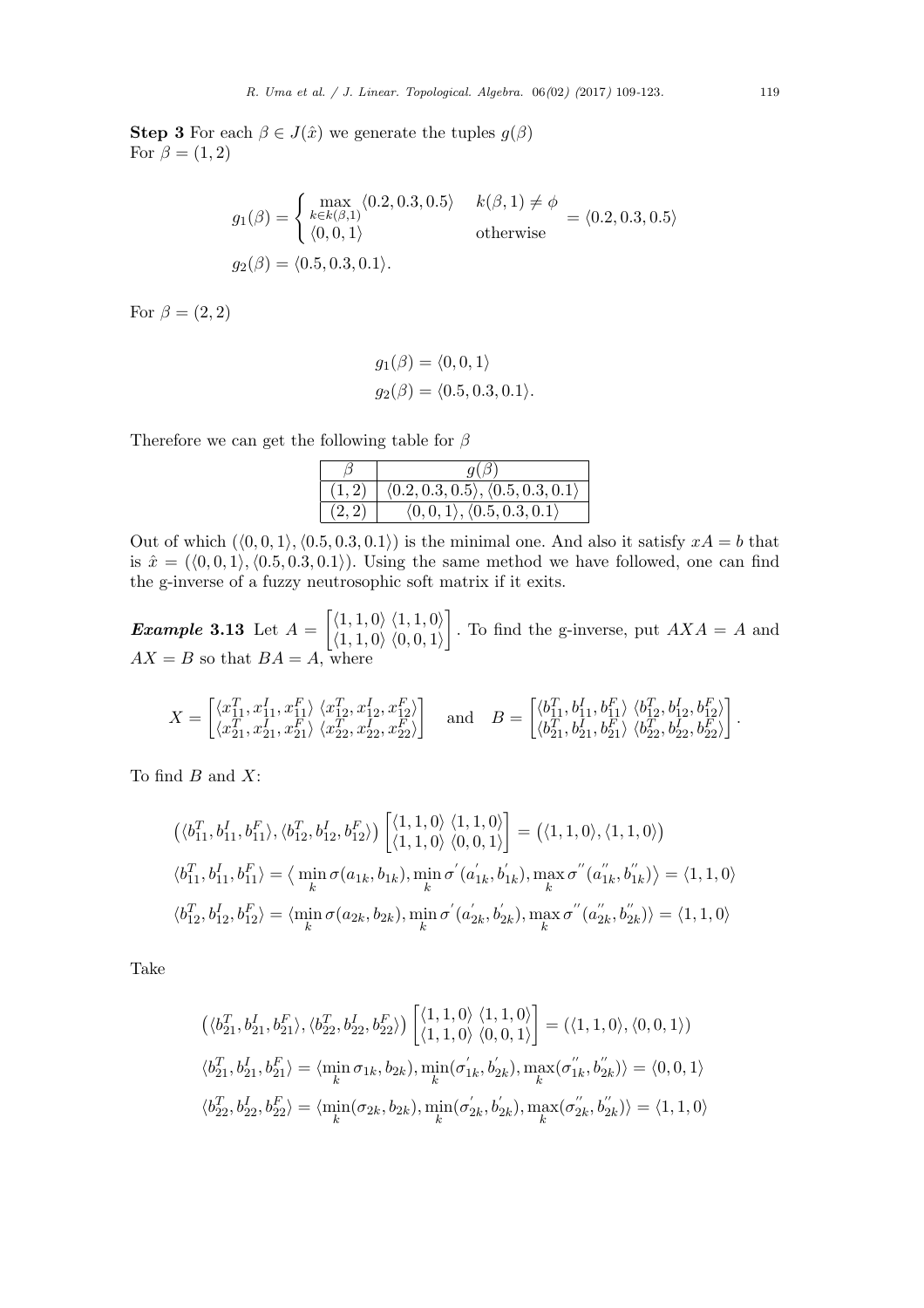Therefore  $\hat{B} = \begin{bmatrix} \langle 1, 1, 0 \rangle & \langle 1, 1, 0 \rangle \\ \langle 0, 0, 1 \rangle & \langle 1, 1, 0 \rangle \end{bmatrix}$ *⟨*0*,* 0*,* 1*⟩ ⟨*1*,* 1*,* 0*⟩* ] which satisfy  $BA = A$ . Moreover,  $AX = B$  becomes

$$
\begin{aligned}\n\begin{bmatrix}\n\langle 1,1,0 \rangle & \langle 1,1,0 \rangle \\
\langle 0,0,1 \rangle & \langle 1,1,0 \rangle\n\end{bmatrix}\n\begin{bmatrix}\n\langle x_{11}^T, x_{11}^I, x_{11}^F \rangle & \langle x_{12}^T, x_{12}^I, x_{12}^F \rangle \\
\langle x_{21}^T, x_{21}^I, x_{21}^F \rangle & \langle x_{22}^T, x_{22}^I, x_{22}^F \rangle\n\end{bmatrix} = \n\begin{bmatrix}\n\langle 1,1,0 \rangle & \langle 1,1,0 \rangle \\
\langle 0,0,1 \rangle & \langle 1,1,0 \rangle\n\end{bmatrix} \\
\langle x_{11}^T, x_{11}^I, x_{11}^F \rangle & = \langle \min_k(\sigma_{k1}, b_{k1}), \min_k(\sigma_{k1}^i, b_{k1}^i), \max_k(\sigma_{k1}^u, b_{k1}^i) \rangle = \langle 0,0,1 \rangle \\
\langle x_{12}^T, x_{12}^I, x_{12}^F \rangle & = \langle \min_k(\sigma_{k1}, b_{k2}), \min_k(\sigma_{k1}^i, b_{k2}^i), \max_k(\sigma_{k1}^u, b_{k2}^i) \rangle = \langle 1,1,0 \rangle \\
\langle x_{21}^T, x_{21}^I, x_{21}^F \rangle & = \langle \min_k(\sigma_{k2}, b_{k1}), \min_k(\sigma_{k2}^i, b_{k1}^i), \max_k(\sigma_{k2}^u, b_{k1}^i) \rangle = \langle 1,1,0 \rangle \\
\langle x_{22}^T, x_{22}^I, x_{22}^F \rangle & = \langle \min_k(\sigma_{k2}, b_{k2}), \min_k(\sigma_{k2}^i, b_{k2}^i), \max_k(\sigma_{k2}^i, b_{k2}^i) \rangle = \langle 1,1,0 \rangle\n\end{aligned}
$$

Therefore

$$
\hat{X} = \begin{bmatrix} \langle 0, 0, 1 \rangle & \langle 1, 1, 0 \rangle \\ \langle 1, 1, 0 \rangle & \langle 1, 1, 0 \rangle \end{bmatrix}.
$$

Clearly  $\hat{A} \times \hat{A} = A$ . Hence  $\hat{X}$  is the maximum g-inverse of  $\hat{A} \times \hat{A} = A$ . To get the minimal solution: Let us find the minimum  $\hat{B}$  from  $\hat{B}A = A$  and using the minimum  $\hat{B}$  in  $AX = B$ we can find the minimum  $\hat{X}$ . Consider

$$
\begin{bmatrix} \langle 1,1,0\rangle \; \langle 1,1,0\rangle \\ \langle 0,0,1\rangle \; \langle 1,1,0\rangle \end{bmatrix} \begin{bmatrix} \langle 1,1,0\rangle \; \langle 1,1,0\rangle \\ \langle 1,1,0\rangle \; \langle 0,0,1\rangle \end{bmatrix} = \begin{bmatrix} \langle 1,1,0\rangle \; \langle 1,1,0\rangle \\ \langle 1,1,0\rangle \; \langle 0,0,1\rangle \end{bmatrix}.
$$

**Step 1** Determine the set  $J_{ij}(\hat{B})$ 

$$
J_{11}(\hat{B}) = \{min\{\langle 1, 1, 0 \rangle, \langle 1, 1, 0 \rangle\}, min\{\langle 1, 1, 0 \rangle, \langle 1, 1, 0 \rangle\}\} = \langle 1, 1, 0 \rangle
$$
  
\n
$$
= \{\langle 1, 1, 0 \rangle, \langle 1, 1, 0 \rangle\} = \{1, 2\}
$$
  
\n
$$
J_{12}(\hat{B}) = \{min\{\langle 1, 1, 0 \rangle, \langle 1, 1, 0 \rangle\}, min\{\langle 1, 1, 0 \rangle, \langle 0, 0, 1 \rangle\}\} = \langle 1, 1, 0 \rangle
$$
  
\n
$$
= \{\langle 1, 1, 0 \rangle, \langle 0, 0, 1 \rangle\} = \{1\}
$$
  
\n
$$
J_{21}(\hat{B}) = \{min\{\langle 0, 0, 1 \rangle, \langle 1, 1, 0 \rangle\}, min\{\langle 1, 1, 0 \rangle, \langle 1, 1, 0 \rangle\}\} = \langle 1, 1, 0 \rangle
$$
  
\n
$$
= \{\langle 0, 0, 1 \rangle, \langle 1, 1, 0 \rangle\} = \{2\}
$$
  
\n
$$
J_{22}(\hat{B}) = \{min\{\langle 0, 0, 1 \rangle, \langle 1, 1, 0 \rangle\}, min\{\langle 1, 1, 0 \rangle, \langle 0, 0, 1 \rangle\}\} = \langle 0, 0, 1 \rangle
$$
  
\n
$$
= \{\langle 0, 0, 1 \rangle, \langle 0, 0, 1 \rangle\} = \{1, 2\}
$$

Let  $\beta_1 = J_{11}(\hat{B}) \times J_{12}(\hat{B}) = \{1, 2\} \times \{1\} = \{(1, 2), (2, 1)\}$  $\beta_2 = J_{21}(\hat{B}) \times J_{22}(\hat{B}) = \{2\} \times \{1, 2\} = \{(2, 1), (2, 2)\}$ **Step 2.** Determine the set  $K(\hat{\beta}_k, j)$  for  $k = 1, 2$  and  $j = 1, 2$ For  $\beta_1 = (1,1)K(\beta_1, 1) = \{1, 2\}$  $K(\beta_1, 2) = {\phi}$  $For \ \beta_1 = (2, 1)K(\beta_1, 1) = \{2\}$  $K(\beta_1, 2) = \{1\}$  $For \beta_2 = (2, 1)K(\beta_2, 1) = \{2\}$  $K(\beta_2, 2) = \{1\}$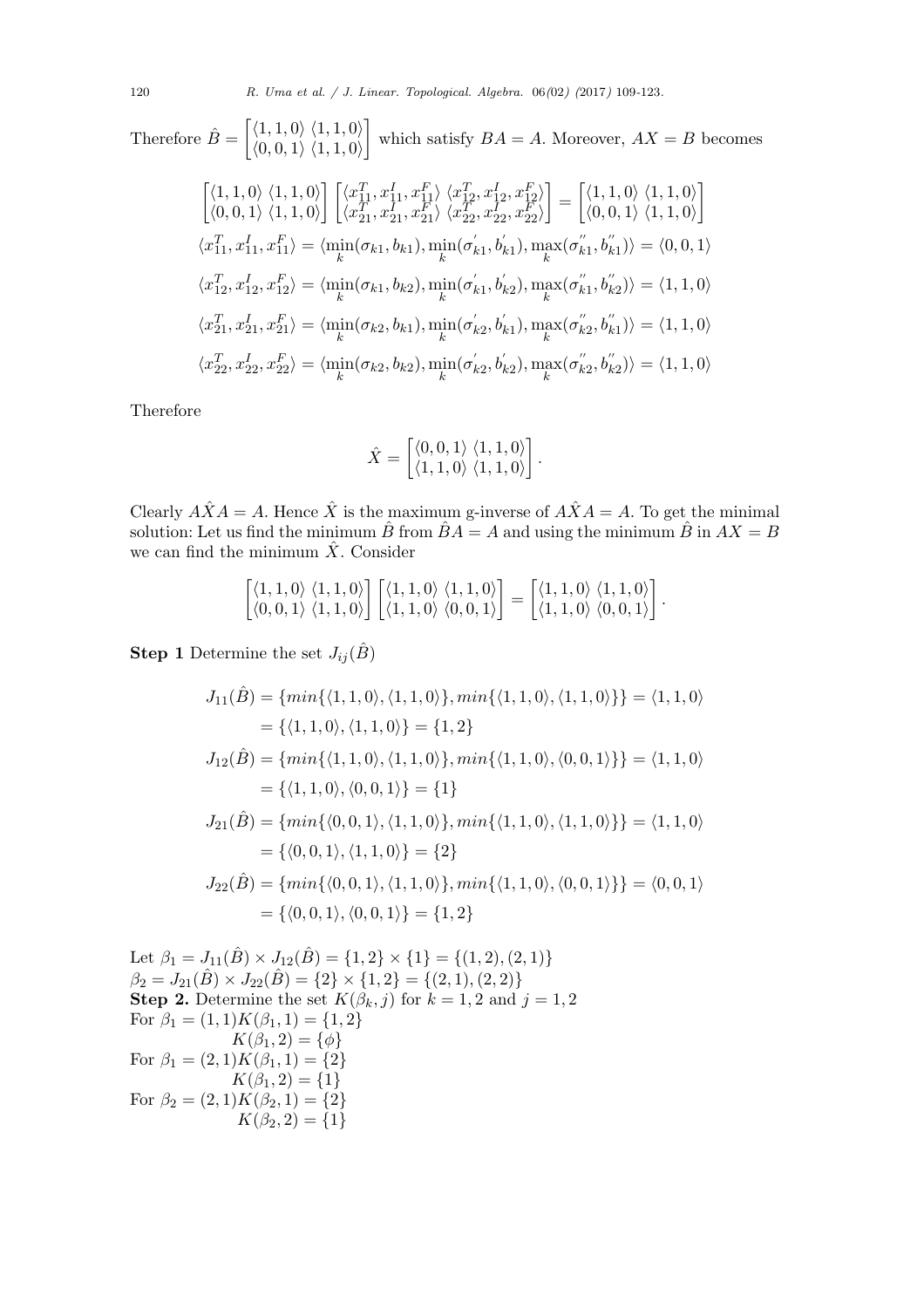For  $\beta_2 = (2, 2)K(\beta_2, 1) = \{\phi\}$  $K(\beta_2, 2) = \{1, 2\}$ 

Writing the values in tabular form we get

| $(\beta_1, \jmath)$ |            |               |  |
|---------------------|------------|---------------|--|
| (1,1)               | $\{1,2\}$  |               |  |
| (2,1)               | $\sqrt{2}$ |               |  |
|                     |            |               |  |
| $(\beta_2,j)$       |            | $\mathcal{D}$ |  |
| (2,1)               | (2         | l 1           |  |
| $2.2^{\circ}$       |            | 2!            |  |

**Step 3.** For each  $\beta_k$  let us generate the  $g(\beta_k)$  tuples For  $\beta_1 = (1, 1)$  $g_1(\beta_1) = (1, 1)$  $g_1(\beta_1) = \max_{\mathbf{X} \in \mathcal{L}(\mathcal{E})}$ *k∈K*(*β,*1)  $\{\langle 1, 1, 0 \rangle, \langle 1, 1, 0 \rangle\} = \langle 1, 1, 0 \rangle$  $g_2(\beta_1) = \langle 0, 0, 1 \rangle$ For  $(\beta_1) = (2, 1)$  $g_1(\beta_1) = \langle 1, 1, 0 \rangle$  $g_2(\beta_1) = \langle 1, 1, 0 \rangle$ For  $g_1(\beta_1) = (2, 1)$  $g_1(\beta_1) = \langle 1, 1, 0 \rangle$  $g_2(\beta_1) = \langle 1, 1, 0 \rangle$ For  $g_1(\beta_1) = (2, 2)$  $g_1(\beta_2) = \langle 0, 0, 1 \rangle$ 

 $g_2(\beta_2) = max\{\langle 1, 1, 0 \rangle, \langle 0, 0, 1 \rangle\} = \langle 1, 1, 0 \rangle$ The corresponding tabular forms are given by

| $(\beta_1, j)$ | $g(\beta_1)$                                         |
|----------------|------------------------------------------------------|
| (1,1)          | $(\langle 1, 1, 0 \rangle, \langle 0, 0, 1 \rangle)$ |
| (2,1)          | $(\langle 1,1,0\rangle, \langle 1,1,0\rangle)$       |
|                |                                                      |
|                |                                                      |
| $(\beta_2, j)$ | $g(\beta_2)$                                         |
| (2,1)          | $(\langle 0,0,1 \rangle, \langle 1,1,0 \rangle)$     |

By pairwise comparison we can find out the minimum in each of the above table, we get

$$
\check{B} = \begin{bmatrix} \langle 1, 1, 0 \rangle & \langle 0, 0, 1 \rangle \\ \langle 0, 0, 1 \rangle & \langle 1, 1, 0 \rangle \end{bmatrix}
$$

Using the minimum  $\check{B}$  in  $AX = B$  we can find the minimum  $\check{X}$ . Now  $AX = \check{B}$  is

$$
\begin{bmatrix} \langle 1,1,0\rangle\ \langle 1,1,0\rangle \\ \langle 1,1,0\rangle\ \langle 0,0,1\rangle \end{bmatrix} \begin{bmatrix} \langle 0,0,1\rangle\ \langle 1,1,0\rangle \\ \langle 1,1,0\rangle\ \langle 1,1,0\rangle \end{bmatrix} = \begin{bmatrix} \langle 1,1,0\rangle\ \langle 0,0,1\rangle \\ \langle 0,0,1\rangle\ \langle 1,1,0\rangle \end{bmatrix}
$$

**Step.** 4 Determine the set  $J_{ij}(\hat{B})$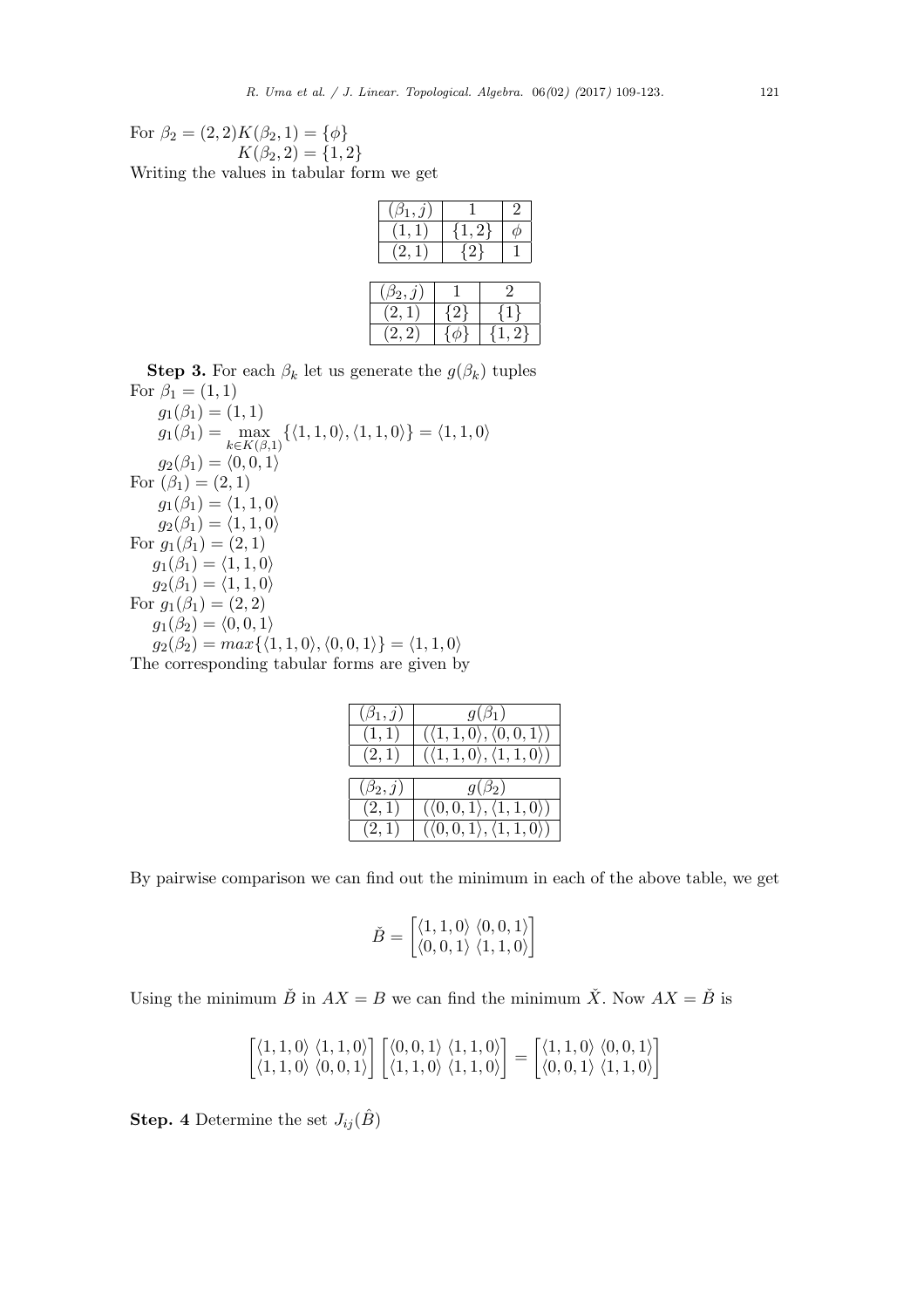$$
J_{11}(\hat{X}) = \{\min\{\{(1,1,0), (0,0,1)\}, \min\{\{(1,1,0), (1,1,0)\}\} = \langle 1, 1, 0 \rangle\}
$$
  
\n
$$
= \{\langle 0, 0, 1 \rangle \langle 1, 1, 0 \rangle = \{2\}
$$
  
\n
$$
J_{12}(\hat{X}) = \{\min\{\{(1,1,0), (1,1,0)\}, \min\{\{(1,1,0), (1,1,0)\}\} = \langle 0, 0, 1 \rangle\}
$$
  
\n
$$
= \{\langle 1, 1, 0 \rangle \langle 1, 1, 0 \rangle = \{\phi\}
$$
  
\n
$$
J_{21}(\hat{X}) = \{\min\{\{(1,1,0), (0,0,1)\}, \min\{\{(0,0,1), (1,1,0)\}\} = \langle 0, 0, 1 \rangle\}
$$
  
\n
$$
= \{\langle 0, 0, 1 \rangle \langle 0, 0, 1 \rangle = \{1, 2\}
$$
  
\n
$$
J_{22}(\hat{X}) = \{\min\{\{(1,1,0), (1,1,0)\}, \min\{\{(0,0,1), (1,1,0)\}\} = \langle 1, 1, 0 \rangle\}
$$
  
\n
$$
= \{\langle 1, 1, 0 \rangle \langle 0, 0, 1 \rangle = \{1\}
$$

Let 
$$
\beta_1 = J_{11}\hat{B} \times J_{12}\hat{B} = \{2\} \times \phi
$$
  
\n $\beta_2 = J_{21}\hat{B} \times J_{22}\hat{B} = \{1,2\} \times \{1\} = \{(1,1)(2,1)\}$   
\n**Step 5.** Determine the set  $K(\beta_k, j)$  for k=1,2 and j=1,2  
\nFor  $\beta_1 = \{2\}, K(\beta_1, 1) = \phi$  and  $K(\beta_1, 2) = \{1\}$   
\nFor  $\beta_2 = \{2,1\}, K(\beta_2, 1) = \{2\}$  and  $K(\beta_2, 2) = \{1\}$ 

| $k(\beta_1,j)$      |           |  |  |
|---------------------|-----------|--|--|
| $\{2\} \times \phi$ |           |  |  |
| $k(\beta_2,j)$      | $\{1,2\}$ |  |  |
|                     |           |  |  |
| $2.1^{\circ}$       |           |  |  |

Step 6: For each  $\beta_k$  Let as generate the  $g(\beta_k)$  tuples: For  $\beta_1 = \{2\} \times \phi$  put  $g_1(\beta_1) = \langle 0, 0, 1 \rangle$  and  $g_2(\beta_1) = \langle 1, 1, 0 \rangle$ For  $\beta_2 = (1, 1)$  put  $g_1(\beta_2) = \langle 1, 1, 0 \rangle$  and  $g_2(\beta_2) = \langle 0, 0, 1 \rangle$ For  $\beta_2 = (2, 1)$  put  $g_1(\beta_2) = (1, 1, 0)$  and  $g_2(\beta_2) = (0, 0, 1)$ The corresponding tabular forms are given by

|                     | $g(\beta_1)$                                       |  |
|---------------------|----------------------------------------------------|--|
| $\{2\} \times \phi$ | $\langle 0,0,1 \rangle, \langle 1,1,0 \rangle$     |  |
|                     |                                                    |  |
|                     | $g(\beta_2)$                                       |  |
|                     | $\langle 1, 1, 0 \rangle, \langle 0, 0, 1 \rangle$ |  |
|                     | $\langle 1,1,0\rangle, \langle 0,0,1\rangle$       |  |

To get the  $\check{X}$  select a minimum row from each table, that is

$$
\check{X} = \begin{bmatrix} \langle 0, 0, 1 \rangle & \langle 1, 1, 0 \rangle \\ \langle 1, 1, 0 \rangle & \langle 0, 0, 1 \rangle \end{bmatrix}
$$

Clearly this  $\check{X}$  will satisfy  $AXA = A$  and we observe that

$$
[\check{X},\hat{X}]=\left\{\begin{bmatrix} \langle 0,0,1\rangle & \langle 1,1,0\rangle \\ \langle 1,1,0\rangle & \langle \alpha,\alpha^{'},\alpha^{''}\rangle \end{bmatrix}\big|\ \, 0\leqslant\alpha\leqslant1,\,\,0\leqslant\alpha^{'}\leqslant1,\,\,0\leqslant\alpha^{''}\leqslant1,\,\,\alpha+\alpha^{'}+\alpha^{''}\leqslant3\right\}
$$